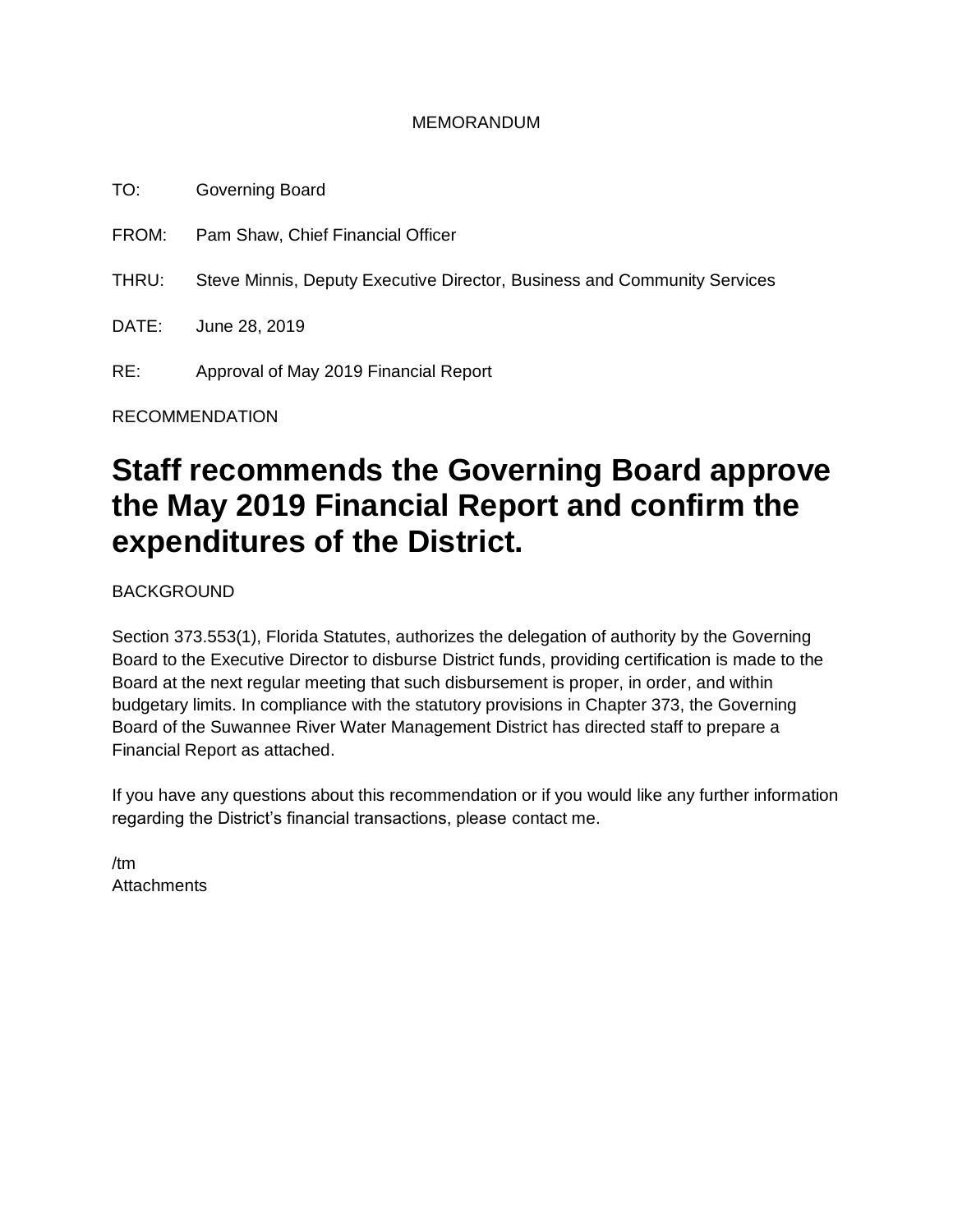| <b>Suwannee River Water Management District</b> |
|-------------------------------------------------|
| <b>Cash Report</b>                              |
| May 2019                                        |

| <b>Financial Institution/Account</b>       | <b>Monthly</b><br><b>Interest</b> | <b>Interest</b><br>Rate % | <b>Closing</b><br><b>Balance</b> |
|--------------------------------------------|-----------------------------------|---------------------------|----------------------------------|
| <b>First Federal Permit Fee</b>            | \$0.00                            |                           | \$38,483.93                      |
| <b>First Federal Accounts Payable</b>      | \$0.00                            |                           | \$35,000.00                      |
| <b>First Federal EFT Disbursements</b>     | \$0.00                            |                           | \$0.00                           |
| <b>First Federal Depository</b>            | \$216.32                          | 0.02%                     | \$1,428,003.21                   |
| Special Purpose Investment Account (SPIA)* | \$93,467.90                       | 2.62%                     | \$40,473,905.62                  |
| TOTAL                                      | \$93,684.22                       |                           | \$41,975,392.76                  |

\*SPIA is part of the Florida Treasury Investment Pool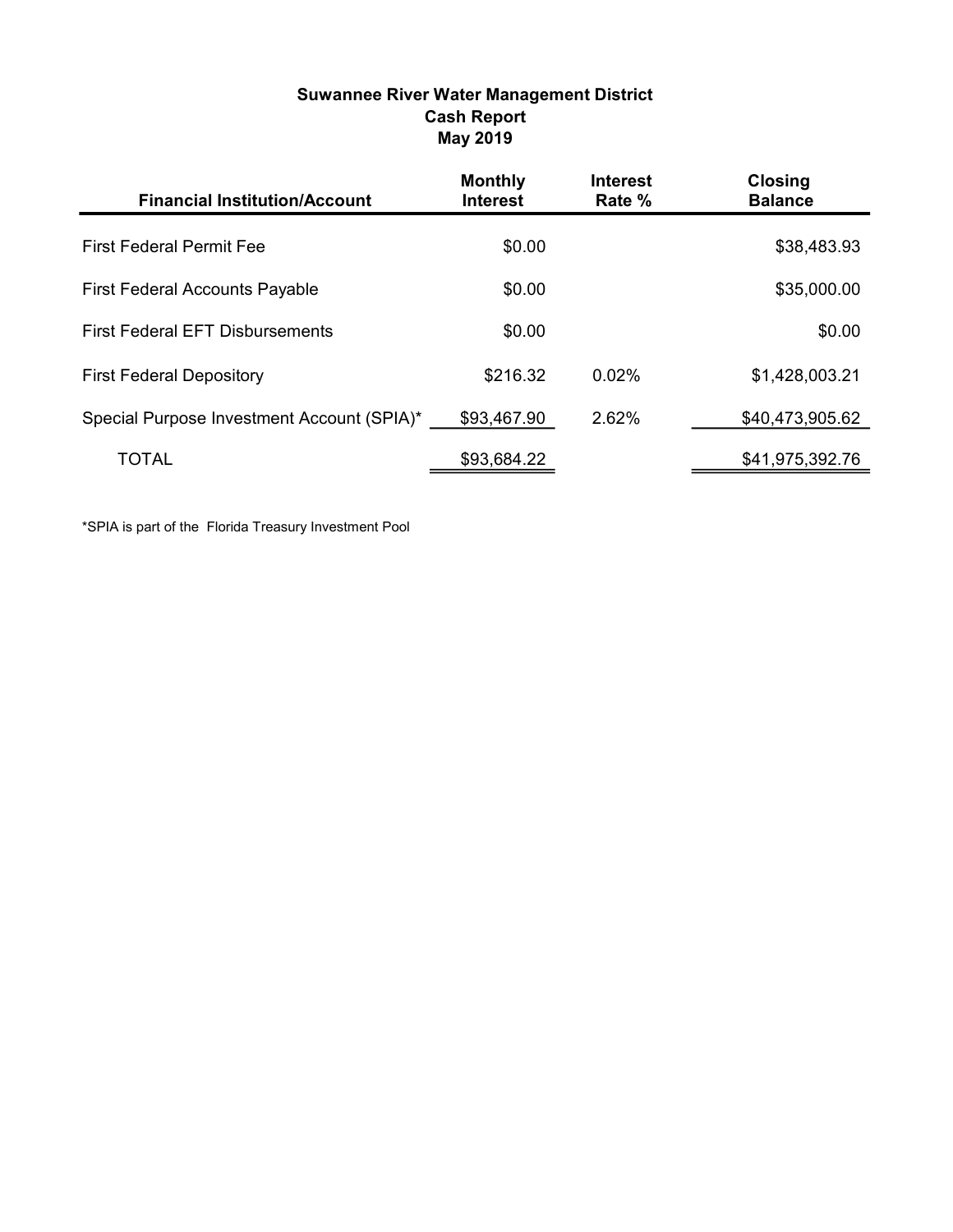#### **Suwannee River Water Management District Statement of Sources and Uses of Funds For the Month ending May 31, 2019 (Unaudited)**

|                            |    | <b>Current</b><br><b>Budget</b> |     | <b>Actuals</b><br><b>Through</b><br>5/31/2019 |      | Variance<br>(Under)/Over<br><b>Budget</b> | <b>Actuals As A</b><br>% of Budget |
|----------------------------|----|---------------------------------|-----|-----------------------------------------------|------|-------------------------------------------|------------------------------------|
| <b>Sources</b>             |    |                                 |     |                                               |      |                                           |                                    |
| Ad Valorem Property Taxes  | \$ | 5,715,938 \$                    |     | 5,544,547                                     | - \$ | (171, 391)                                | 97.0%                              |
| Intergovernmental Revenues | \$ | 56,967,463                      | \$. | 11,181,221                                    | S    | (45,786,242)                              | 19.6%                              |
| Interest on Invested Funds | \$ | 310,000 \$                      |     | 600.472 \$                                    |      | 290.472                                   | 193.7%                             |
| License and Permit Fees    | \$ | 150,000 \$                      |     | 133.337 \$                                    |      | (16,663)                                  | 88.9%                              |
| Other                      | \$ | 1,000,000                       | \$. | 871,750                                       | - \$ | (128, 250)                                | 87.2%                              |
| Fund Balance               | £. | 6.816.967                       | S   | 988.695                                       | S    | (5,828,272)                               | 14.5%                              |
| <b>Total Sources</b>       | \$ | 70,960,368                      |     | 19,320,022                                    | S    | (51,640,346)                              | 27.2%                              |

|                                              | <b>Current</b>     |      |                     |      |                           | Available     |           |                         |
|----------------------------------------------|--------------------|------|---------------------|------|---------------------------|---------------|-----------|-------------------------|
|                                              | <b>Budget</b>      |      | <b>Expenditures</b> |      | Encumbrances <sup>2</sup> | <b>Budget</b> | %Expended | %Obligated <sup>3</sup> |
| <b>Uses</b>                                  |                    |      |                     |      |                           |               |           |                         |
| Water Resources Planning and Monitoring      | 10.279.861         | - \$ | 2.644.789           |      | 2.368.969                 | 5.266.103     | 26%       | 49%                     |
| Acquisition, Restoration and Public Works    | 52.489.529         | - \$ | 7,376,439           |      | 23,305,306                | 21,807,784    | 14%       | 58%                     |
| Operation and Maintenance of Lands and Works | 4.947.220 \$       |      | 2.011.849           |      | 1.348.908                 | 1,586,463     | 41%       | 68%                     |
| Regulation                                   | \$<br>1.472.442 \$ |      | 871,366             | - \$ | 36,471                    | 564.605       | 59%       | 62%                     |
| Outreach                                     | 233.763 \$         |      | 165.532             | - \$ |                           | 68.231        | 71%       | 71%                     |
| Management and Administration                | 1,537,553          |      | 1,025,999           |      | 33,332                    | 478.222       | 67%       | 69%                     |
| <b>Total Uses</b>                            | 70.960.368         |      | 14.095.974          |      | 27.092.986                | 29.771.408    | 20%       | 58%                     |

<sup>1</sup> Actual Fund Balance used is recorded at the end of the fiscal year. This amount represents Fund Balance used for the Monitor Well Improvement Program and the AG and RIVER Cost-Share Programs

 $2$  Encumbrances represent unexpended balances of open purchase orders and contracts.

 $3$  Represents the sum of expenditures and encumbrances as a percentage of the available budget.

This financial statement is prepared as of May 31, 2019 and covers the interim period since the most recent audited financial statements.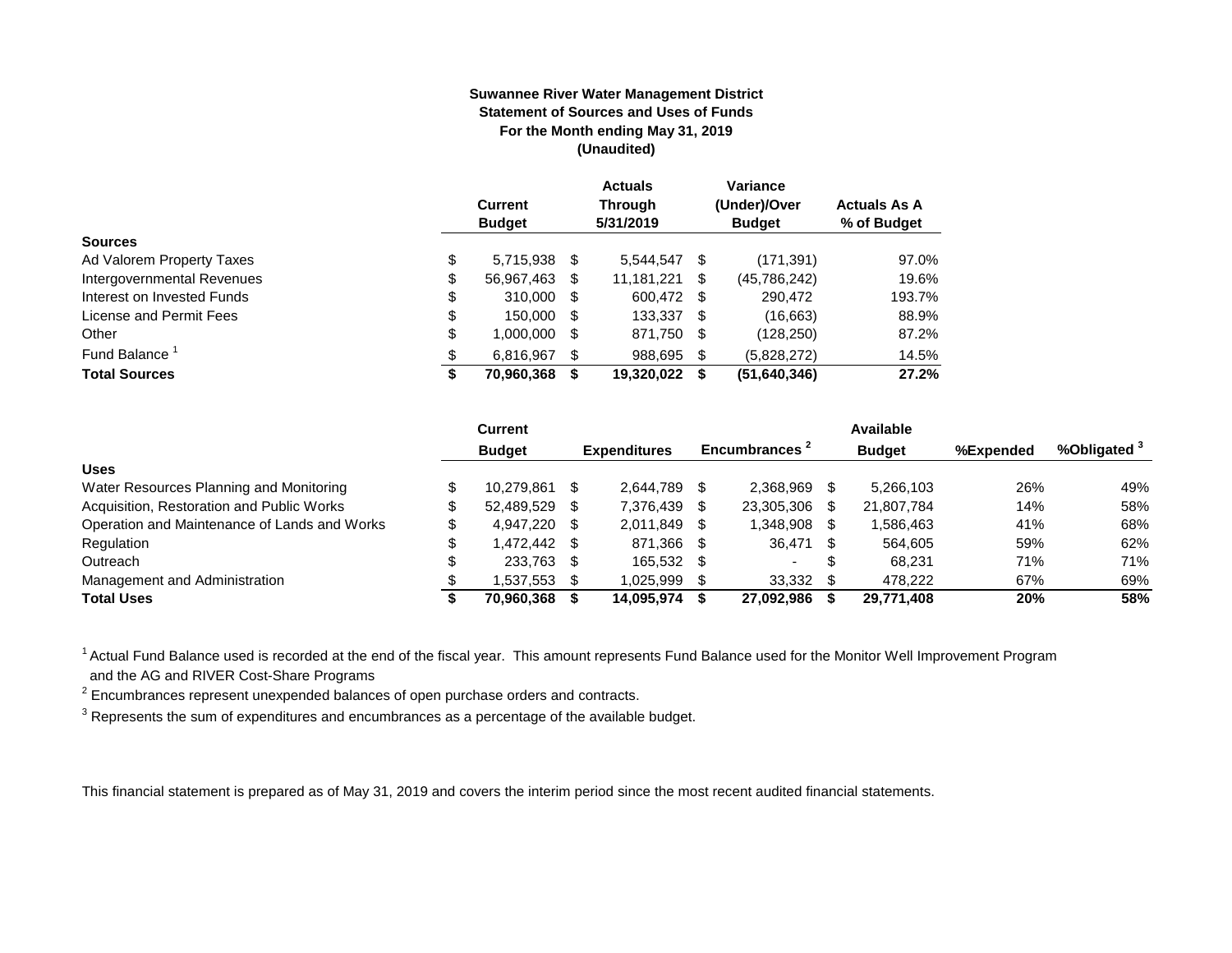## **STATEMENT OF ACTIVITY - REVENUE AND EXPENSE ROLLUP (UNAUDITED) SUWANNEE RIVER WATER MANAGEMENT DISTRICT**

**FOR 5/31/2019**

|                                                     | Y-T-D<br><b>ACTUAL</b> | <b>ENCUMBRANCE</b> | <b>ANNUAL</b><br><b>BUDGET</b> |
|-----------------------------------------------------|------------------------|--------------------|--------------------------------|
|                                                     |                        |                    |                                |
| <b>FUND Report Recap -</b><br><b>REVENUES</b>       |                        |                    |                                |
| <b>DISTRICT REVENUES</b>                            | 7,150,106              | 0                  | 7,175,938                      |
| <b>LOCAL REVENUES</b>                               | 91,600                 | 0                  | 91,600                         |
| <b>STATE REVENUES</b>                               | 10,792,966             | 0                  | 51,942,863                     |
| <b>FEDERAL REVENUES</b>                             | 296,655                | 0                  | 4,933,000                      |
| FUND BALANCE UTILIZATION                            | 988,695                | 0                  | 6,816,967                      |
| <b>TOTAL REVENUES</b>                               | 19,320,022             | $\mathbf 0$        | 70,960,368                     |
| <b>EXPENDITURES</b>                                 |                        |                    |                                |
| SALARIES AND BENEFITS                               | 3,862,828              | 0                  | 6,292,000                      |
| CONTRACTUAL SERVICES                                | 5,714,525              | 8,128,013          | 29,621,819                     |
| OPERATING EXPENDITURES<br>OPERATING CAPITAL OUTLAY  | 568,131<br>230,014     | 185,566<br>3,304   | 1,520,899<br>368,044           |
| FIXED CAPITAL OUTLAY                                | 4,968                  | 0                  | 1,050,000                      |
| <b>INTERAGENCY EXPENDITURES</b>                     | 3,715,508              | 18,776,104         | 32,107,606                     |
| <b>TOTAL EXPENDITURES</b>                           | 14,095,974             | 27,092,987         | 70,960,368                     |
| <b>EXCESS REVENUES OVER (UNDER) EXPENDITURES</b>    | 5,224,048              | (27,092,987)       | 0                              |
|                                                     |                        |                    |                                |
| <b>FUND 01 - GENERAL FUND</b><br><b>REVENUES</b>    |                        |                    |                                |
| <b>DISTRICT REVENUES</b>                            | 6,146,024              | 0                  | 5,207,719                      |
| <b>LOCAL REVENUES</b>                               | 0                      | 0                  |                                |
| <b>STATE REVENUES</b>                               | 2,740,000              | 0                  | 2,740,000                      |
| <b>FEDERAL REVENUES</b>                             | 0                      | 0                  | 0                              |
| FUND BALANCE UTILIZATION                            | 0                      | 0                  | 152,000                        |
| <b>TOTAL REVENUES</b>                               | 8,886,024              | 0                  | 8,099,719                      |
| <b>EXPENDITURES</b>                                 |                        |                    |                                |
| SALARIES AND BENEFITS                               | 3,068,753              | 0                  | 4,966,397                      |
| CONTRACTUAL SERVICES                                | 337,076                | 350,645            | 1,055,909                      |
| OPERATING EXPENDITURES<br>OPERATING CAPITAL OUTLAY  | 295,137<br>80,441      | 103,387<br>2,824   | 954,333<br>172,580             |
| FIXED CAPITAL OUTLAY                                | 0                      | 0                  | 0                              |
| <b>INTERAGENCY EXPENDITURES</b>                     | 429,760                | 439,894            | 950,500                        |
| <b>TOTAL EXPENDITURES</b>                           | 4,211,167              | 896,750            | 8,099,719                      |
| <b>EXCESS REVENUES OVER (UNDER) EXPENDITURES</b>    | 4,674,857              | (896, 750)         | 0                              |
|                                                     |                        |                    |                                |
| <b>FUND 05 - MIDDLE SUWANNEE</b><br><b>REVENUES</b> |                        |                    |                                |
| <b>DISTRICT REVENUES</b>                            | 0                      | 0                  | 0                              |
| <b>LOCAL REVENUES</b>                               | 0                      | 0                  | 0                              |
| <b>STATE REVENUES</b>                               | 72,211                 | 0                  | 250,000                        |
| <b>FEDERAL REVENUES</b>                             | 0                      | 0                  | 0                              |
| FUND BALANCE UTILIZATION                            | 0                      | 0                  | 0                              |
| <b>TOTAL REVENUES</b>                               | 72,211                 | 0                  | 250,000                        |
| <b>EXPENDITURES</b>                                 |                        |                    |                                |
| SALARIES AND BENEFITS                               | 0                      | 0                  | 0                              |
| CONTRACTUAL SERVICES                                | 72,211                 | 147,105            | 250,000                        |
| OPERATING EXPENDITURES<br>OPERATING CAPITAL OUTLAY  | 0<br>0                 | 0<br>0             | 0<br>0                         |
| FIXED CAPITAL OUTLAY                                | 0                      | 0                  | 0                              |
| <b>INTERAGENCY EXPENDITURES</b>                     | 0                      | O                  | $\Omega$                       |
| <b>TOTAL EXPENDITURES</b>                           | 72,211                 | 147,105            | 250,000                        |
| <b>EXCESS REVENUES OVER (UNDER) EXPENDITURES</b>    | 0                      | (147, 105)         | 0                              |
|                                                     |                        |                    |                                |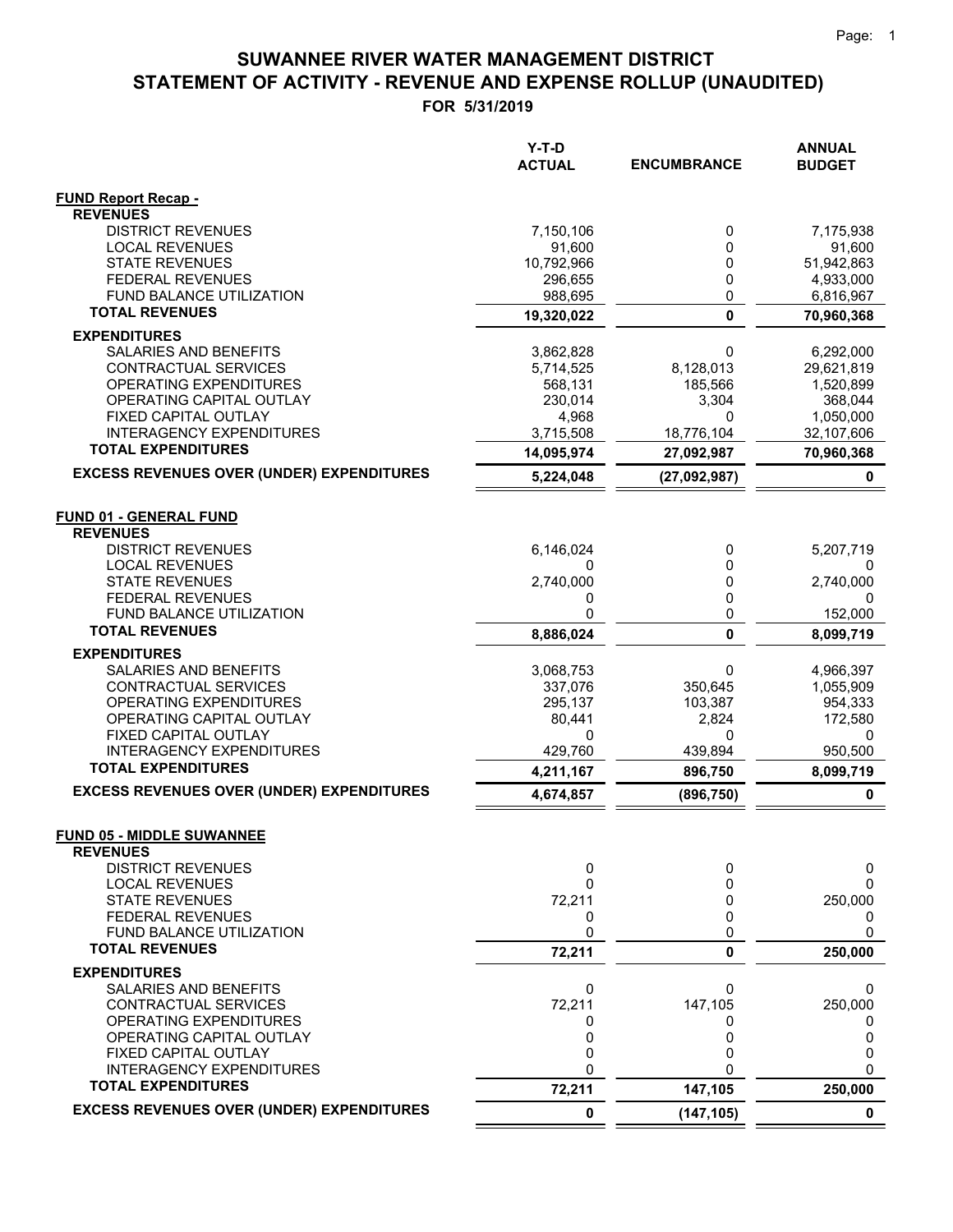$=$   $=$ 

### **FOR 5/31/2019 STATEMENT OF ACTIVITY - REVENUE AND EXPENSE ROLLUP (UNAUDITED) SUWANNEE RIVER WATER MANAGEMENT DISTRICT**

|                                                       | $Y-T-D$<br><b>ACTUAL</b> | <b>ENCUMBRANCE</b> | <b>ANNUAL</b><br><b>BUDGET</b> |
|-------------------------------------------------------|--------------------------|--------------------|--------------------------------|
| <b>FUND 06 - SPRINGS GRANTS</b>                       |                          |                    |                                |
| <b>REVENUES</b>                                       |                          |                    |                                |
| <b>DISTRICT REVENUES</b>                              | 0                        | 0                  | 152,000                        |
| <b>LOCAL REVENUES</b><br><b>STATE REVENUES</b>        | 0                        | 0<br>0             |                                |
| <b>FEDERAL REVENUES</b>                               | 3,337,785<br>0           | 0                  | 43,302,400<br>0                |
| FUND BALANCE UTILIZATION                              | 0                        | 0                  | 0                              |
| <b>TOTAL REVENUES</b>                                 | 3,337,785                | $\mathbf{0}$       | 43,454,400                     |
| <b>EXPENDITURES</b>                                   |                          |                    |                                |
| SALARIES AND BENEFITS                                 | 0                        | 0                  | 0                              |
| CONTRACTUAL SERVICES                                  | 1,656,372                | 4,446,359          | 16,182,300                     |
| OPERATING EXPENDITURES<br>OPERATING CAPITAL OUTLAY    | 4,950                    | 249<br>0           | 0                              |
| FIXED CAPITAL OUTLAY                                  | 0<br>0                   | U                  | 0<br>0                         |
| <b>INTERAGENCY EXPENDITURES</b>                       | 2,317,567                | 15,986,585         | 27,272,100                     |
| <b>TOTAL EXPENDITURES</b>                             | 3,978,889                | 20,433,193         | 43,454,400                     |
| <b>EXCESS REVENUES OVER (UNDER) EXPENDITURES</b>      | (641, 104)               | (20, 433, 193)     | 0                              |
| * Expenditures to be covered by FDEP Grants           |                          |                    |                                |
| <b>FUND 07 - LOCAL REVENUE</b>                        |                          |                    |                                |
| <b>REVENUES</b>                                       |                          |                    |                                |
| <b>DISTRICT REVENUES</b>                              | 0                        | 0                  | 0                              |
| <b>LOCAL REVENUES</b><br><b>STATE REVENUES</b>        | 91,600                   | 0                  | 91,600                         |
| <b>FEDERAL REVENUES</b>                               | 0<br>0                   | 0<br>0             | 0<br>0                         |
| FUND BALANCE UTILIZATION                              | 0                        | 0                  | 0                              |
| <b>TOTAL REVENUES</b>                                 | 91,600                   | $\mathbf{0}$       | 91,600                         |
| <b>EXPENDITURES</b>                                   |                          |                    |                                |
| SALARIES AND BENEFITS                                 | 0                        | 0                  | 0                              |
| CONTRACTUAL SERVICES                                  | 0                        | 0                  | 0                              |
| OPERATING EXPENDITURES                                | 0                        | 0                  | 0                              |
| OPERATING CAPITAL OUTLAY<br>FIXED CAPITAL OUTLAY      | 0<br>0                   | 0<br>0             | 0<br>0                         |
| <b>INTERAGENCY EXPENDITURES</b>                       | 91,600                   | 0                  | 91,600                         |
| <b>TOTAL EXPENDITURES</b>                             | 91,600                   | 0                  | 91,600                         |
| <b>EXCESS REVENUES OVER (UNDER) EXPENDITURES</b>      | 0                        | 0                  | 0                              |
|                                                       |                          |                    |                                |
| FUND 08 - WMLTF - SPRINGS                             |                          |                    |                                |
| <b>REVENUES</b>                                       |                          |                    |                                |
| <b>DISTRICT REVENUES</b><br><b>LOCAL REVENUES</b>     | 2,818<br>0               | 0<br>0             | 0<br>0                         |
| <b>STATE REVENUES</b>                                 | 1,587                    | 0                  | 150,000                        |
| <b>FEDERAL REVENUES</b>                               | 0                        | 0                  | 0                              |
| FUND BALANCE UTILIZATION                              | 0                        | 0                  | 0                              |
| <b>TOTAL REVENUES</b>                                 | 4,405                    | 0                  | 150,000                        |
| <b>EXPENDITURES</b>                                   |                          |                    |                                |
| SALARIES AND BENEFITS                                 | 4,406                    | 0                  | 0                              |
| <b>CONTRACTUAL SERVICES</b><br>OPERATING EXPENDITURES | 0<br>0                   | 0<br>0             | 0<br>0                         |
| OPERATING CAPITAL OUTLAY                              | 0                        | 0                  | 0                              |
| FIXED CAPITAL OUTLAY                                  | 0                        | 0                  | 0                              |
| <b>INTERAGENCY EXPENDITURES</b>                       | 0                        | 194,676            | 150,000                        |
| <b>TOTAL EXPENDITURES</b>                             | 4,406                    | 194,676            | 150,000                        |
| <b>EXCESS REVENUES OVER (UNDER) EXPENDITURES</b>      | (1)                      | (194, 676)         | $\mathbf 0$                    |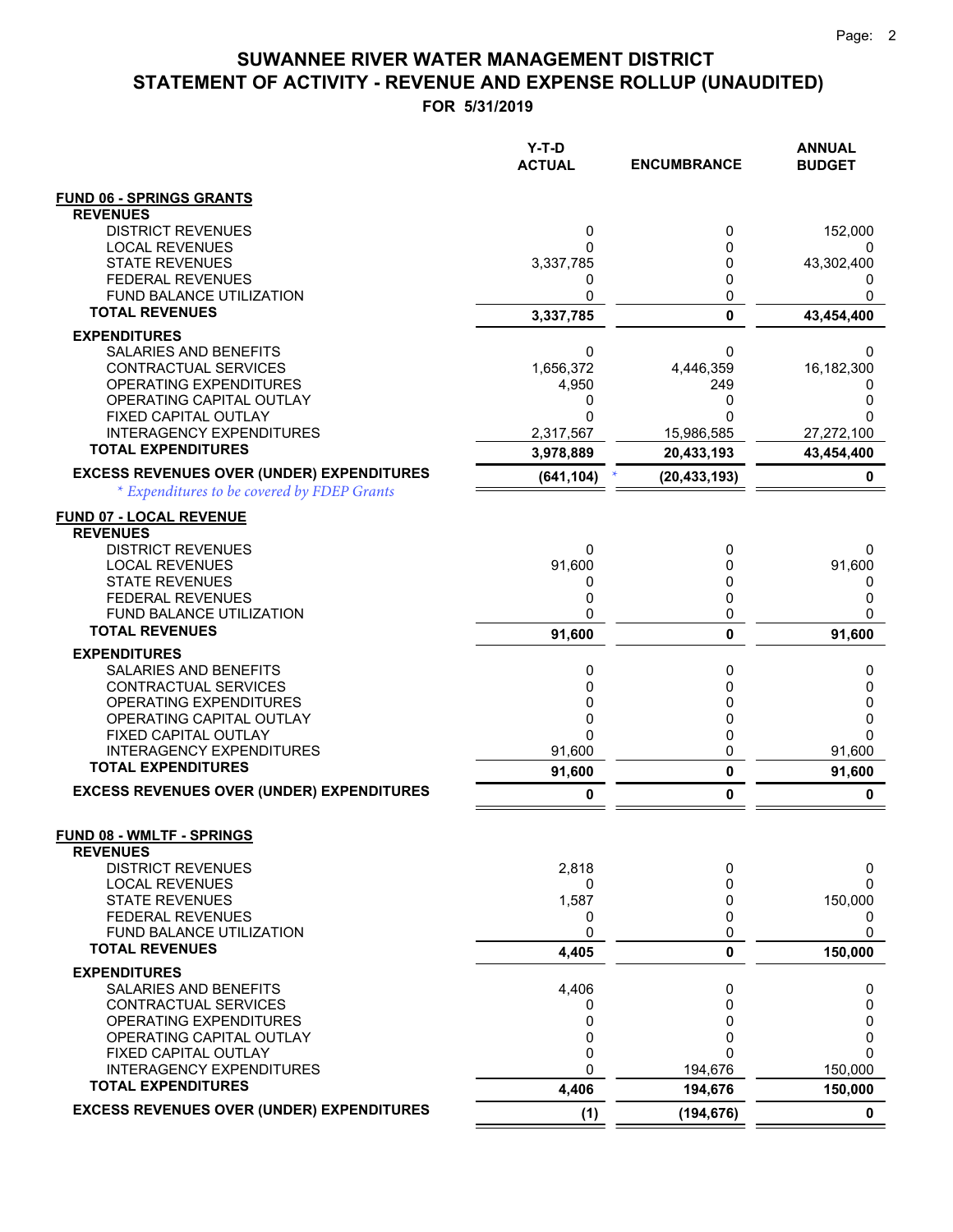### **STATEMENT OF ACTIVITY - REVENUE AND EXPENSE ROLLUP (UNAUDITED) SUWANNEE RIVER WATER MANAGEMENT DISTRICT**

**FOR 5/31/2019**

|                                                            | Y-T-D<br><b>ACTUAL</b> | <b>ENCUMBRANCE</b> | <b>ANNUAL</b><br><b>BUDGET</b> |
|------------------------------------------------------------|------------------------|--------------------|--------------------------------|
| <b>FUND 09 - MONITOR WELL</b>                              |                        |                    |                                |
| <b>REVENUES</b>                                            |                        |                    |                                |
| <b>DISTRICT REVENUES</b>                                   | 0                      | 0                  | 0                              |
| <b>LOCAL REVENUES</b><br><b>STATE REVENUES</b>             | 0<br>0                 | 0<br>0             | 0<br>0                         |
| <b>FEDERAL REVENUES</b>                                    | $\mathbf{0}$           | 0                  | $\Omega$                       |
| FUND BALANCE UTILIZATION                                   | 12,073                 | 0                  | 115,000                        |
| <b>TOTAL REVENUES</b>                                      | 12,073                 | 0                  | 115,000                        |
| <b>EXPENDITURES</b>                                        |                        |                    |                                |
| <b>SALARIES AND BENEFITS</b>                               | 0                      | 0                  | 0                              |
| CONTRACTUAL SERVICES                                       | 11,460                 | 0                  | 100,000                        |
| <b>OPERATING EXPENDITURES</b>                              | 613                    | 0                  | 15,000                         |
| OPERATING CAPITAL OUTLAY<br>FIXED CAPITAL OUTLAY           | 0<br>0                 | 0<br>0             | 0<br>0                         |
| INTERAGENCY EXPENDITURES                                   | 0                      | 0                  | $\Omega$                       |
| <b>TOTAL EXPENDITURES</b>                                  | 12,073                 | 0                  | 115,000                        |
| <b>EXCESS REVENUES OVER (UNDER) EXPENDITURES</b>           | 0                      | 0                  | 0                              |
| <b>FUND 10 - LAND CONSERVATION - FLORIDA FOREVER &amp;</b> |                        |                    |                                |
| P2000                                                      |                        |                    |                                |
| <b>REVENUES</b>                                            |                        |                    |                                |
| <b>DISTRICT REVENUES</b><br><b>LOCAL REVENUES</b>          | 1,229<br>0             | 0<br>0             | 0<br>0                         |
| <b>STATE REVENUES</b>                                      | 0                      | 0                  | 0                              |
| <b>FEDERAL REVENUES</b>                                    | 0                      | 0                  | $\Omega$                       |
| FUND BALANCE UTILIZATION                                   | 631                    | 0                  | 300,000                        |
| <b>TOTAL REVENUES</b>                                      | 1,860                  | 0                  | 300,000                        |
| <b>EXPENDITURES</b>                                        |                        |                    |                                |
| SALARIES AND BENEFITS                                      | 0                      | 0                  | 0                              |
| CONTRACTUAL SERVICES<br>OPERATING EXPENDITURES             | 1,860<br>0             | 0<br>0             | 45,000<br>2,500                |
| OPERATING CAPITAL OUTLAY                                   | 0                      | 0                  | 0                              |
| FIXED CAPITAL OUTLAY                                       | 0                      | 0                  | 252,500                        |
| <b>INTERAGENCY EXPENDITURES</b>                            | $\mathbf{0}$           | 0                  | 0                              |
| <b>TOTAL EXPENDITURES</b>                                  | 1,860                  | 0                  | 300,000                        |
| <b>EXCESS REVENUES OVER (UNDER) EXPENDITURES</b>           | 0                      | 0                  | 0                              |
| <b>FUND 12 - DOT ETDM</b>                                  |                        |                    |                                |
| <b>REVENUES</b><br><b>DISTRICT REVENUES</b>                | 583                    | 0                  | 0                              |
| <b>LOCAL REVENUES</b>                                      | 0                      | 0                  | 0                              |
| <b>STATE REVENUES</b>                                      | 0                      | 0                  | 0                              |
| <b>FEDERAL REVENUES</b>                                    | 0                      | 0                  | 0                              |
| <b>FUND BALANCE UTILIZATION</b>                            | 0                      | 0                  | 5,335                          |
| <b>TOTAL REVENUES</b>                                      | 583                    | 0                  | 5,335                          |
| <b>EXPENDITURES</b>                                        |                        |                    |                                |
| <b>SALARIES AND BENEFITS</b><br>CONTRACTUAL SERVICES       | 0<br>0                 | 0<br>0             | 5,335<br>0                     |
| <b>OPERATING EXPENDITURES</b>                              | $\mathbf 0$            | 0                  | 0                              |
| OPERATING CAPITAL OUTLAY                                   | 0                      | 0                  | 0                              |
| FIXED CAPITAL OUTLAY                                       | $\mathbf{0}$           | 0                  | 0                              |
| <b>INTERAGENCY EXPENDITURES</b>                            | 0                      | 0                  | 0                              |
| <b>TOTAL EXPENDITURES</b>                                  | 0                      | 0                  | 5,335                          |
| <b>EXCESS REVENUES OVER (UNDER) EXPENDITURES</b>           | 583                    | 0                  | $\mathbf 0$                    |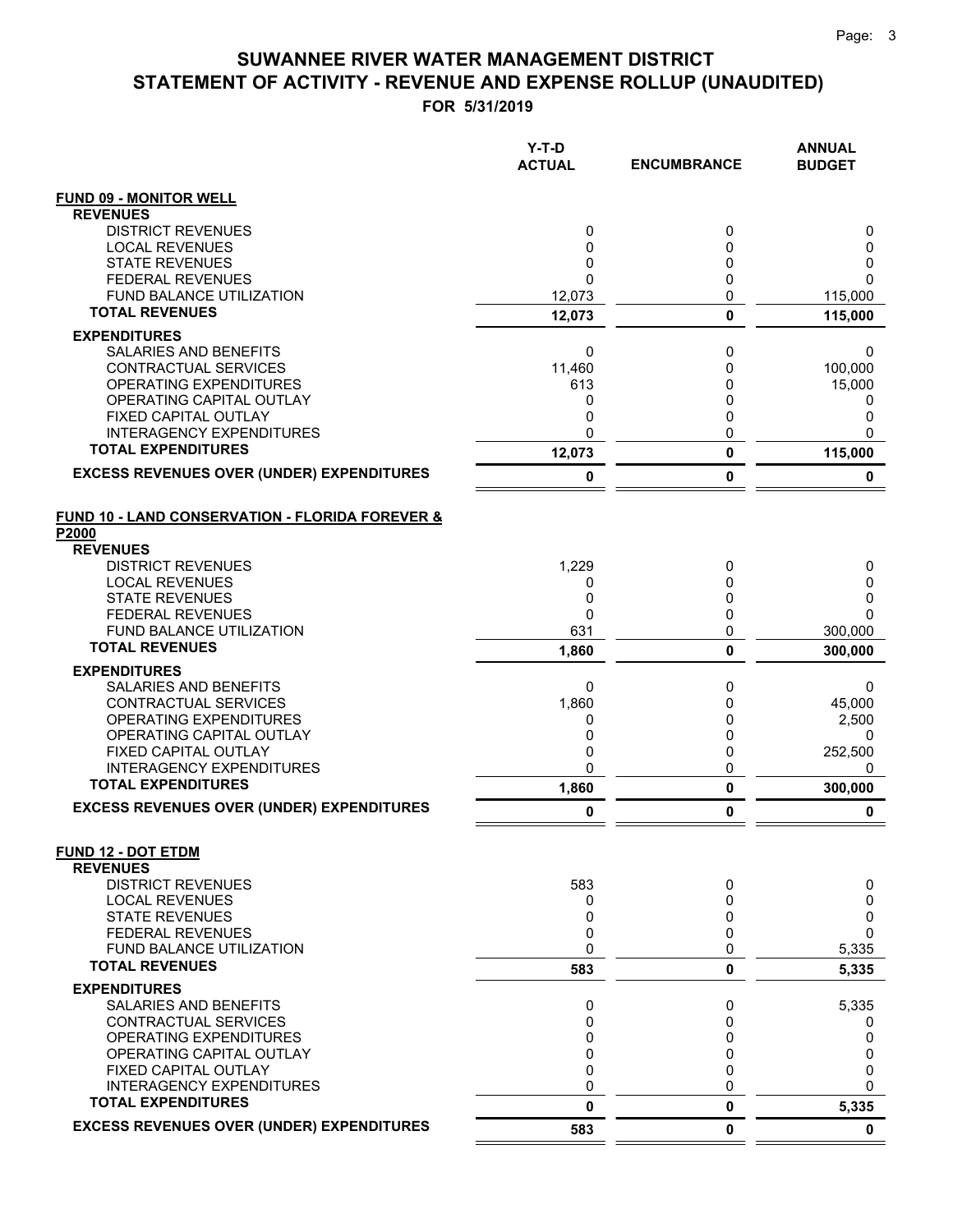### **FOR 5/31/2019 STATEMENT OF ACTIVITY - REVENUE AND EXPENSE ROLLUP (UNAUDITED) SUWANNEE RIVER WATER MANAGEMENT DISTRICT**

|                                                                              | $Y-T-D$<br><b>ACTUAL</b> | <b>ENCUMBRANCE</b> | <b>ANNUAL</b><br><b>BUDGET</b> |
|------------------------------------------------------------------------------|--------------------------|--------------------|--------------------------------|
| <b>FUND 13 - LAND MANAGEMENT &amp; OPERATIONS</b>                            |                          |                    |                                |
| <b>REVENUES</b>                                                              |                          |                    |                                |
| <b>DISTRICT REVENUES</b>                                                     | 871,174                  | 0                  | 1,816,219                      |
| <b>LOCAL REVENUES</b>                                                        | 0                        | 0                  | 0                              |
| <b>STATE REVENUES</b>                                                        | 2,224,839                | 0                  | 2,326,119                      |
| <b>FEDERAL REVENUES</b>                                                      | 0                        | 0                  | 40,000                         |
| FUND BALANCE UTILIZATION<br><b>TOTAL REVENUES</b>                            | 0                        | 0                  | 1,197,382                      |
|                                                                              | 3,096,013                | 0                  | 5,379,720                      |
| <b>EXPENDITURES</b>                                                          |                          |                    |                                |
| SALARIES AND BENEFITS                                                        | 431,095                  | 0                  | 667,664                        |
| CONTRACTUAL SERVICES                                                         | 934,827                  | 927,401            | 2,542,291                      |
| OPERATING EXPENDITURES                                                       | 260,755                  | 72,010             | 523,066                        |
| OPERATING CAPITAL OUTLAY                                                     | 149,573                  | 480                | 195,464                        |
| FIXED CAPITAL OUTLAY                                                         | 4,968                    | 0                  | 797,500                        |
| <b>INTERAGENCY EXPENDITURES</b><br><b>TOTAL EXPENDITURES</b>                 | 230,631                  | 183,905            | 653,735                        |
|                                                                              | 2,011,849                | 1,183,796          | 5,379,720                      |
| <b>EXCESS REVENUES OVER (UNDER) EXPENDITURES</b>                             | 1,084,164                | (1, 183, 796)      | 0                              |
| <b>FUND 19 - FDOT MITIGATION</b><br><b>REVENUES</b>                          |                          |                    |                                |
| <b>DISTRICT REVENUES</b>                                                     | 6,557                    | 0                  | 0                              |
| <b>LOCAL REVENUES</b>                                                        | 0                        | 0                  | 0                              |
| <b>STATE REVENUES</b>                                                        | 73,423                   | 0                  | 161,000                        |
| <b>FEDERAL REVENUES</b>                                                      | 0                        | 0                  | 0                              |
| FUND BALANCE UTILIZATION                                                     | 0                        | 0                  | 100,000                        |
| <b>TOTAL REVENUES</b>                                                        | 79,980                   | 0                  | 261,000                        |
| <b>EXPENDITURES</b>                                                          |                          |                    |                                |
| SALARIES AND BENEFITS                                                        | 60                       | 0                  | 0                              |
| CONTRACTUAL SERVICES                                                         | 78,815                   | 212,467            | 261,000                        |
| OPERATING EXPENDITURES                                                       | 1,105                    | 9,920              | 0                              |
| OPERATING CAPITAL OUTLAY                                                     | 0                        | 0                  | 0                              |
| FIXED CAPITAL OUTLAY                                                         | 0                        | 0                  | 0                              |
| <b>INTERAGENCY EXPENDITURES</b>                                              | 0                        | 0                  | 0                              |
| <b>TOTAL EXPENDITURES</b>                                                    | 79,980                   | 222,387            | 261,000                        |
| <b>EXCESS REVENUES OVER (UNDER) EXPENDITURES</b>                             | 0                        | (222, 387)         | 0                              |
| FUND 20 - MINIMUM FLOWS AND MINIMUM WATER LEVELS<br>(MFL)<br><b>REVENUES</b> |                          |                    |                                |
| <b>DISTRICT REVENUES</b>                                                     | 0                        | 0                  | 0                              |
| <b>LOCAL REVENUES</b>                                                        | 0                        | 0                  | $\Omega$                       |
| <b>STATE REVENUES</b>                                                        | 760,167                  | 0                  | 1,891,604                      |
| <b>FEDERAL REVENUES</b>                                                      | 0                        | 0                  | 0                              |
| FUND BALANCE UTILIZATION                                                     | 0                        | 0                  | 0                              |
| <b>TOTAL REVENUES</b>                                                        | 760,167                  | 0                  | 1,891,604                      |
| <b>EXPENDITURES</b>                                                          |                          |                    |                                |
| SALARIES AND BENEFITS                                                        | 353,446                  | 0                  | 637,604                        |
| CONTRACTUAL SERVICES                                                         | 282,220                  | 312,401            | 1,059,000                      |
| OPERATING EXPENDITURES                                                       | 3,251                    | 0                  | 20,000                         |
| OPERATING CAPITAL OUTLAY                                                     | 0                        | 0                  | 0                              |
| FIXED CAPITAL OUTLAY                                                         | 0                        | 0                  | 0                              |
| <b>INTERAGENCY EXPENDITURES</b><br><b>TOTAL EXPENDITURES</b>                 | 121,250<br>760,167       | 57,500<br>369,901  | 175,000<br>1,891,604           |
| <b>EXCESS REVENUES OVER (UNDER) EXPENDITURES</b>                             | 0                        |                    |                                |
|                                                                              |                          | (369, 901)         | 0                              |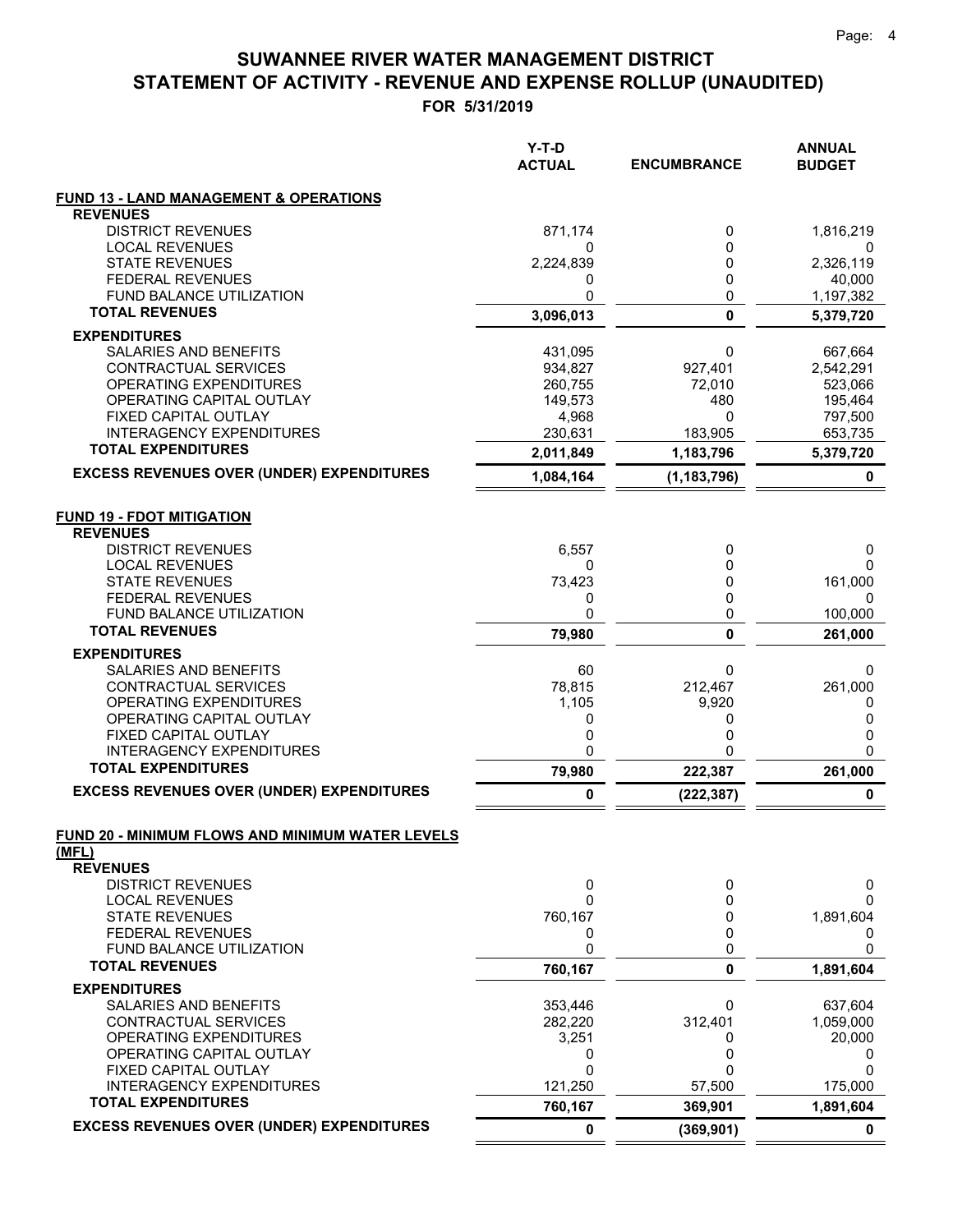### **STATEMENT OF ACTIVITY - REVENUE AND EXPENSE ROLLUP (UNAUDITED) SUWANNEE RIVER WATER MANAGEMENT DISTRICT**

**FOR 5/31/2019**

|                                                              | $Y-T-D$<br><b>ACTUAL</b> | <b>ENCUMBRANCE</b> | <b>ANNUAL</b><br><b>BUDGET</b> |
|--------------------------------------------------------------|--------------------------|--------------------|--------------------------------|
| <b>FUND 29 - SUWANNEE RIVER PARTNERSHIP (SRP)</b>            |                          |                    |                                |
| <b>REVENUES</b>                                              |                          |                    |                                |
| <b>DISTRICT REVENUES</b><br><b>LOCAL REVENUES</b>            | 14,804<br>0              | 0<br>0             | 0<br>0                         |
| <b>STATE REVENUES</b>                                        | 16,766                   | 0                  | 34,000                         |
| <b>FEDERAL REVENUES</b>                                      | 0                        | 0                  | 0                              |
| <b>FUND BALANCE UTILIZATION</b>                              | 0                        | 0                  | 119,000                        |
| <b>TOTAL REVENUES</b>                                        | 31,570                   | 0                  | 153,000                        |
| <b>EXPENDITURES</b>                                          |                          |                    |                                |
| <b>SALARIES AND BENEFITS</b>                                 | 0                        | 0                  | 0                              |
| CONTRACTUAL SERVICES                                         | 0                        | 0                  | 0                              |
| OPERATING EXPENDITURES                                       | 2,320                    | 0                  | 6,000                          |
| OPERATING CAPITAL OUTLAY                                     | 0                        | 0                  | 0                              |
| FIXED CAPITAL OUTLAY                                         | $\mathbf{0}$             | 0                  | $\Omega$                       |
| <b>INTERAGENCY EXPENDITURES</b>                              | 29,250                   | 117,750            | 147,000                        |
| <b>TOTAL EXPENDITURES</b>                                    | 31,570                   | 117,750            | 153,000                        |
| <b>EXCESS REVENUES OVER (UNDER) EXPENDITURES</b>             | 0                        | (117, 750)         | 0                              |
| <b>FUND 33 - PCS MITIGATION - LAND ACQUISITION</b>           |                          |                    |                                |
| <b>REVENUES</b>                                              |                          |                    |                                |
| <b>DISTRICT REVENUES</b>                                     | 106,916                  | 0                  | 0                              |
| <b>LOCAL REVENUES</b>                                        | 0                        | 0                  | 0                              |
| <b>STATE REVENUES</b>                                        | 0                        | 0                  | 0                              |
| <b>FEDERAL REVENUES</b>                                      | 0                        | 0                  | 0                              |
| <b>FUND BALANCE UTILIZATION</b>                              | 0                        | 0                  | 0                              |
| <b>TOTAL REVENUES</b>                                        | 106,916                  | 0                  | $\mathbf{0}$                   |
| <b>EXPENDITURES</b>                                          |                          |                    |                                |
| SALARIES AND BENEFITS                                        | 0                        | 0                  | 0                              |
| CONTRACTUAL SERVICES                                         | 0                        | 0                  | 0                              |
| OPERATING EXPENDITURES                                       | 0                        | 0                  | 0                              |
| OPERATING CAPITAL OUTLAY                                     | 0                        | 0                  | 0                              |
| FIXED CAPITAL OUTLAY<br><b>INTERAGENCY EXPENDITURES</b>      | 0                        | 0                  | 0                              |
| <b>TOTAL EXPENDITURES</b>                                    | 0<br>$\mathbf{0}$        | 0<br>0             | 0<br>$\pmb{0}$                 |
| <b>EXCESS REVENUES OVER (UNDER) EXPENDITURES</b>             | 106,916                  | 0                  | 0                              |
|                                                              |                          |                    |                                |
| <b>FUND 51 - DISTRICT AG COST-SHARE</b>                      |                          |                    |                                |
| <b>REVENUES</b><br><b>DISTRICT REVENUES</b>                  | 0                        | 0                  | 0                              |
| <b>LOCAL REVENUES</b>                                        | $\mathbf 0$              | 0                  | 0                              |
| <b>STATE REVENUES</b>                                        | $\mathbf 0$              | 0                  | 0                              |
| <b>FEDERAL REVENUES</b>                                      | $\mathbf{0}$             | 0                  | $\Omega$                       |
| FUND BALANCE UTILIZATION                                     | 480.541                  | 0                  | 2,180,579                      |
| <b>TOTAL REVENUES</b>                                        | 480,541                  | 0                  | 2,180,579                      |
| <b>EXPENDITURES</b>                                          |                          |                    |                                |
| <b>SALARIES AND BENEFITS</b>                                 | 0                        | 0                  | 0                              |
| <b>CONTRACTUAL SERVICES</b>                                  | 480,541                  | 460,375            | 2,160,579                      |
| OPERATING EXPENDITURES                                       | 0                        | 0                  | 0                              |
| OPERATING CAPITAL OUTLAY                                     | 0                        | 0                  | 0                              |
| FIXED CAPITAL OUTLAY                                         | 0                        | 0                  | $\Omega$                       |
| <b>INTERAGENCY EXPENDITURES</b><br><b>TOTAL EXPENDITURES</b> | 0                        | U                  | 20,000                         |
| <b>EXCESS REVENUES OVER (UNDER) EXPENDITURES</b>             | 480,541                  | 460,375            | 2,180,579                      |
|                                                              | 0                        | (460, 375)         | 0                              |